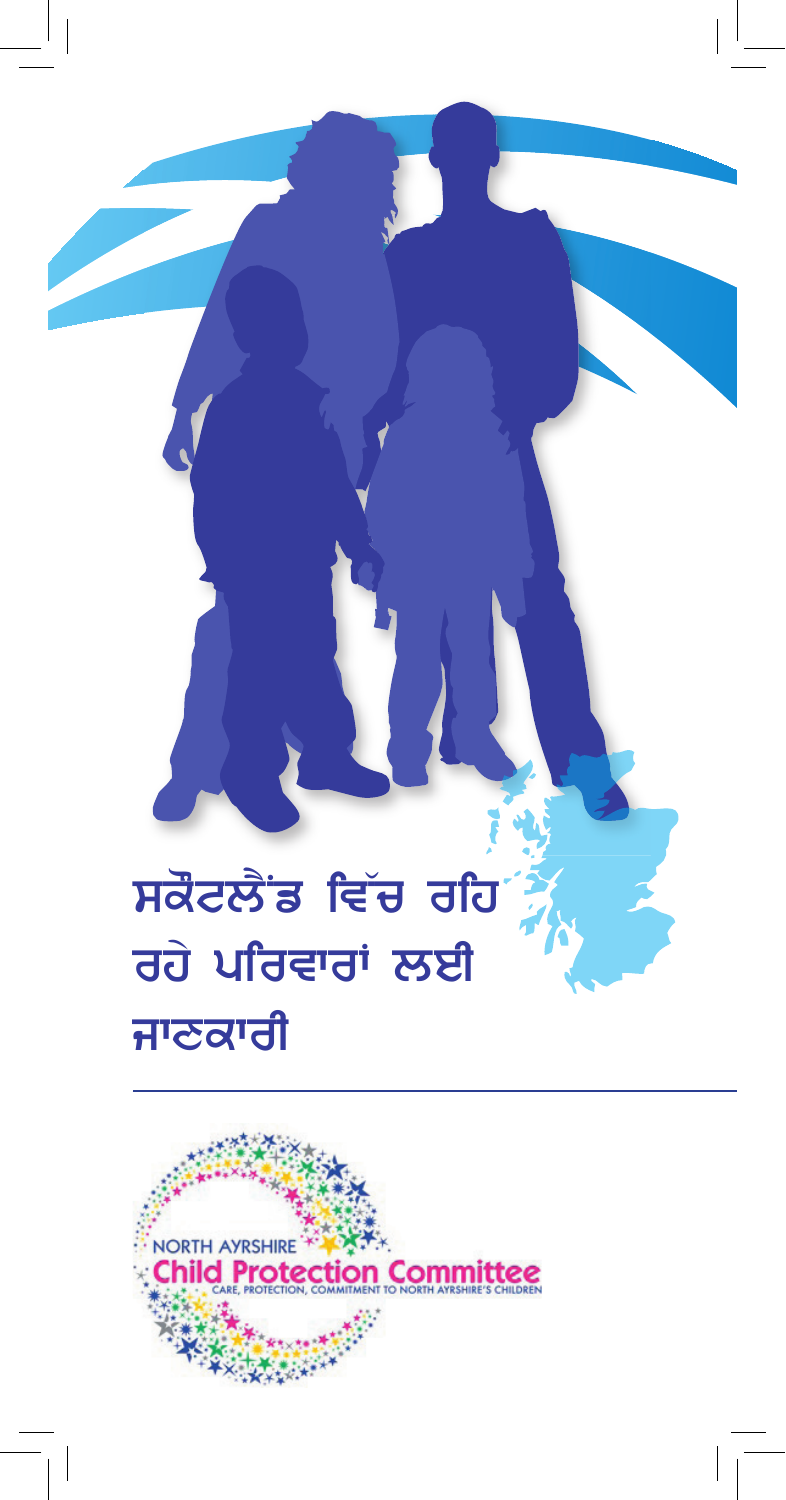

## ਬੱਚਿਆਂ ਦੀ ਦੇਖਭਾਲ ਕਰਨੀਃ ਸਕੋਟਲੈਂਡ ਵਿੱਚ ਰਹਿ ਰਹੇ ਪਰਿਵਾਰਾਂ ਲਈ ਜਾਣਕਾਰੀ

ਇਹ ਕਿਤਾਬਚਾ ਤਹਾਨੰ ਬੱਚਿਆਂ ਅਤੇ ਨੌਜਵਾਨਾਂ ਦੀ ਰੱਖਿਆ ਕਰਨ ਅਤੇ ਦੇਖਭਾਲ ਕਰਨ ਬਾਰੇ ਸਕੋਟਲੈਂਡ ਦੇ ਕਨੰਨਾਂ ਬਾਰੇ ਦੱਸਦਾ ਹੈ। ਇਹ ਤੁਹਾਨੂੰ ਇਸ ਬਾਰੇ ਵੀ ਦੱਸਦਾ ਹੈ ਕਿ ਬੱਚਿਆਂ ਦੀ ਦੇਖਭਾਲ ਕਰਨ ਵਾਲੇ ਬਾਲਗਾਂ ਤੋਂ ਕੀ ਉਮੀਦ ਕੀਤੀ ਜਾਂਦੀ ਹੈ। ਸਕੋਟਲੈਂਡ ਵਿੱਚ, ਕਨੰਨ ਕਹਿੰਦਾ ਹੈ ਮਾਤਾ-ਪਿਤਾ ਨੂੰ ਲਾਜ਼ਮੀ ਤੋਰ 'ਤੇਃ

- ਆਪਣੇ ਬੱਚਿਆਂ ਦੇ ਆਮ ਕਲਿਆਣ, ਸਿਹਤ ਅਤੇ ਪੂਰਨ ਵਿਕਾਸ ਨੂੰ ਉਤਸ਼ਾਹਿਤ ਕਰਨਾ ਚਾਹੀਦਾ ਹੈ ਅਤੇ
- ਉਹਨਾਂ ਦੀ ਨਕਸਾਨ ਤੋਂ ਰੱਖਿਆ ਕਰਨੀ ਚਾਹੀਦੀ ਹੈ

ਕਿਸੇ ਬੱਚੇ ਦੀ ਦੇਖਭਾਲ ਕਰਨ ਵਾਲਾ ਕੋਈ ਵੀ ਵਿਅਕਤੀ ਇਹ ਯਕੀਨੀ ਬਣਾਉਣ ਲਈ ਵੀ ਜੰਮੇਵਾਰ ਹੈ ਕਿ ਬੱਚਾ ਹਰ ਸਮੇਂ ਸਰੱਖਿਅਤ ਅਤੇ ਠੀਕ ਰਹੇ।

#### ਕਨੌਨ

ਸਕੋਟਲੈਂਡ ਵਿੱਚ, ਆਮ ਸ਼ਬਦਾਂ ਵਿੱਚ, ਬੱਚਾ 16 ਸਾਲ ਤੋਂ ਘੱਟ ਉਮਰ ਦਾ ਕੋਈ ਵਿਅਕਤੀ ਹੰਦਾ ਹੈ।

ਸਕੋਟਲੈਂਡ ਵਿੱਚ ਬੱਚਿਆਂ ਅਤੇ ਨੌਜਵਾਨਾਂ 'ਤੇ ਕਨੰਨ ਇਹਨਾਂ ਸਿਧਾਂਤਾਂ 'ਤੇ ਅਧਾਰਿਤ ਹੈ ਕਿਃ

- ਬੱਚੇ ਦਾ ਕਲਿਆਣ ਸਭ ਤੋਂ ਪਹਿਲਾਂ ਆਉਂਦਾ ਹੈ
- ਸਾਰੇ ਬੱਚਿਆਂ ਨੂੰ ਹੱਕ ਹੈ ਕਿ ਉਹਨਾਂ ਦੀ ਹਰ ਕਿਸਮ ਦੇ ਦਰਵਿਹਾਰ, ਅਣਗਹਿਲੀ ਜਾਂ ਸ਼ੋਸ਼ਣ ਤੋਂ ਰੱਖਿਆ ਕੀਤੀ ਜਾਵੇ
- ਆਮ ਤੌਰ 'ਤੇ ਮਾਤਾ-ਪਿਤਾ ਨੂੰ ਆਪਣੇ ਬੱਚਿਆਂ ਦਾ ਪਾਲਣ-ਪੋਸ਼ਣ ਕਰਨ ਲਈ ਜੰਮੇਵਾਰ ਹੋਣਾ ਚਾਹੀਦਾ ਹੈ

ਸਕੋਟਲੈਂਡ ਵਿੱਚ ਕਈ ਵੱਖ-ਵੱਖ ਕਨੰਨ ਹਨ, ਜਿਨ੍ਹਾਂ ਨੂੰ ਇਹ ਯਕੀਨੀ ਬਣਾਉਣ ਲਈ ਬਣਾਇਆ ਗਿਆ ਹੈ ਕਿ ਬੱਚਿਆਂ ਅਤੇ ਕਿਸ਼ੋਰਾਂ ਦੀ ਰੱਖਿਆ ਅਤੇ ਦੇਖਭਾਲ ਸਹੀ ਢੰਗ ਨਾਲ ਕੀਤੀ ਜਾਵੇ। ਇਹਨਾਂ ਕਨੂੰਨਾਂ ਨੂੰ ਲਾਗੂ ਕਰਨ ਲਈ ਪੁਲੀਸ ਜੰਮੇਵਾਰ ਹੈ, ਪਰ ਇਹ ਯਕੀਨੀ ਬਣਾਉਣ ਵਿੱਚ ਸਾਰੀਆਂ ਏਜੰਸੀਆਂ ਅਤੇ ਜਨਤਕ ਸੰਗਠਨਾਂ ਦੀਆਂ ਜੰਮੇਦਾਰੀਆਂ ਹਨ ਕਿ ਇਹਨਾਂ ਕਨੰਨਾਂ ਨੂੰ ਤੋੜਿਆ ਨਾ ਜਾਵੇ। ਅਸੀਂ ਇਹ ਵੀ ਮੰਨਦੇ ਹਾਂ ਕਿ ਇਹ ਯਕੀਨੀ ਬਣਾਉਣਾ ਹਰ ਇੱਕ ਵਿਅਕਤੀ ਦਾ ਕੰਮ ਹੈ, ਚਾਹੇ ਉਹ ਮਾਤਾ-ਪਿਤਾ ਹੋਣ ਜਾਂ ਆਮ ਜਨਤਾ, ਕਿ ਬੱਚੇ ਅਤੇ ਨੌਜਵਾਨ ਸਰੱਖਿਅਤ ਹੋਣ।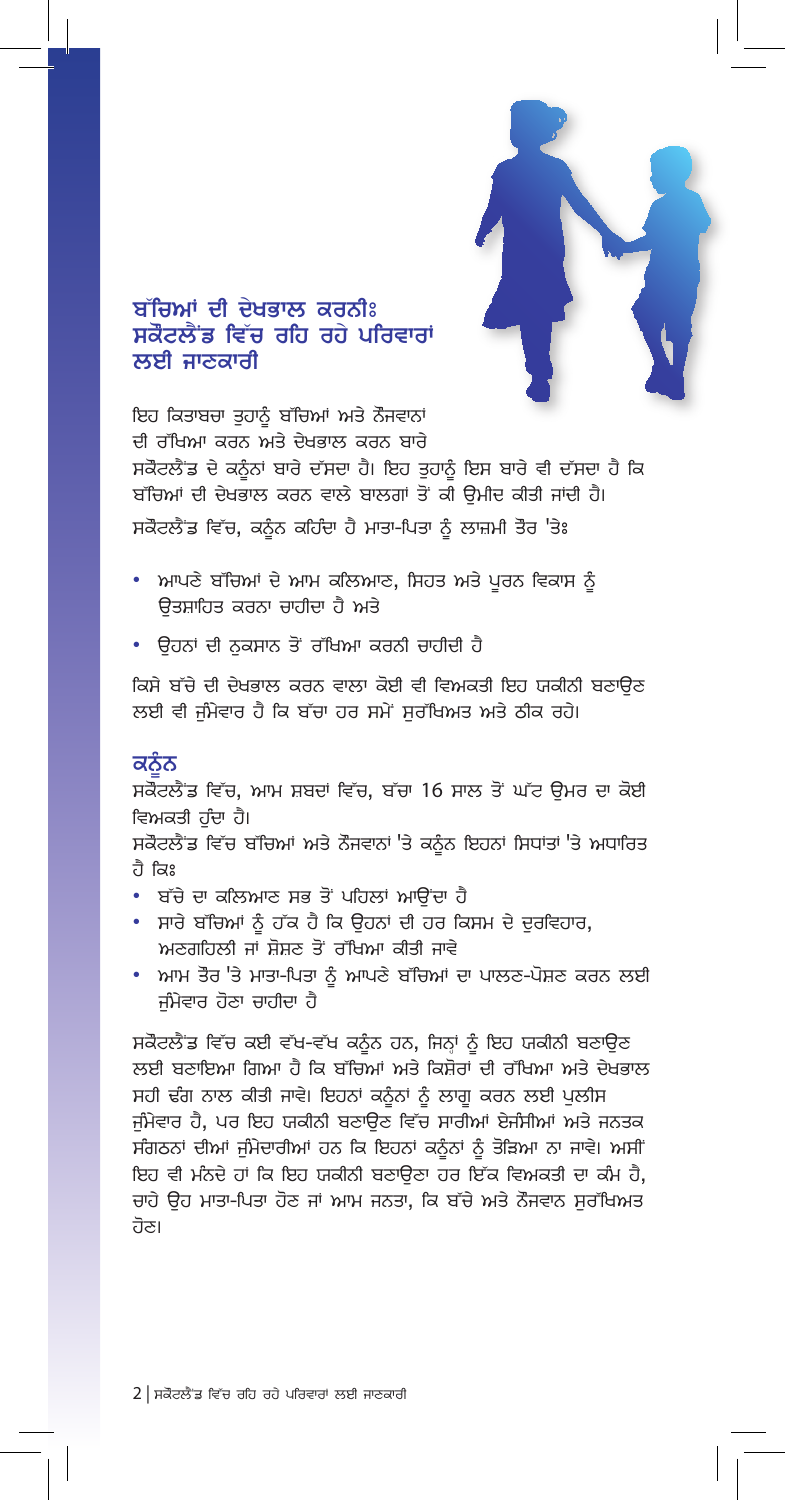#### ਬੱਚਿਆਂ ਨੂੰ ਸਰੀਰਕ ਸਜ਼ਾ

ਸਕੋਟਲੈਂਡ ਵਿੱਚ ਕਨੂੰਨ ਅਜਿਹੇ ਕਿਸੇ ਵੀ ਸਜ਼ਾ ਤੋਂ ਬੱਚਿਆਂ ਦੀ ਰੱਖਿਆ ਕਰਦਾ ਹੈਃ

- ਜੋ ਬਹਤ ਜ਼ਿਆਦਾ ਸਖ਼ਤ ਹੋਵੇ
- ਜਿਸ ਵਿੱਚ ਬਹਤ ਵੱਧ ਬਲ ਸ਼ਾਮਲ ਹੋਵੇ
- ਜੋ ਉਹਨਾਂ ਨੂੰ ਨੁਕਸਾਨ ਪਹੁੰਚਾਉਂਦੀ ਹੋਵੇ

ਤਹਾਨੰ ਆਪਣੇ ਬੱਚਿਆਂ ਨੂੰ ਅਜਿਹੇ ਤਰੀਕਿਆਂ ਨਾਲ ਅਨੁਸਾਸ਼ਿਤ ਨਹੀਂ ਕਰਨਾ ਚਾਹੀਦਾ ਜਿਨ੍ਹਾਂ ਵਿੱਚ ਉਹਨਾਂ ਨੂੰ ਮਾਰਨਾ ਜਾਂ ਸੱਟ ਪਹੁੰਚਾਉਣੀ ਸ਼ਾਮਲ ਹੋਵੇ। ਬੱਚਿਆਂ ਨੂੰ ਖ਼ਤਰਨਾਕ ਤਰੀਕੇ ਨਾਲ ਸਜ਼ਾ ਦੇਣਾ ਸਾਡੇ ਕਨੂੰਨਾਂ ਦੇ ਵਿਰੁੱਧ ਹੈ ਜਿਵੇਂ ਕਿਃ

- ਝੰਜੋੜਣਾ
- ਸਿਰ 'ਤੇ ਮਾਰਨਾ
- ਬੱਚਿਆਂ ਨੂੰ "ਸਜ਼ਾ ਦੇਣ" ਲਈ ਕਿਸੇ ਚੀਜ਼ ਨੂੰ ਵਰਤਣਾ (ਜਿਵੇਂ ਕਿ ਜੁੱਤੀ, ਸੋਟੀ, ਚੱਪਲ)

ਚਾਈਲਡ ਪ੍ਰੋਟੈਕਸ਼ਨ ਸਰਵਿਸਿਜ਼ (ਬਾਲ ਰੱਖਿਆ ਸੇਵਾਵਾਂ) ਕਿਸੇ ਵੀ ਅਜਿਹੇ ਸੰਕੇਤਾਂ ਦੀ ਜਾਂਚ-ਪੜਤਾਲ ਕਰੇਗੀ ਜਿਸ ਵਿੱਚ ਕਿਸੇ ਬੱਚੇ ਨਾਲ ਸਰੀਰਕ ਤੌਰ 'ਤੇ ਦਰਵਿਹਾਰ ਕੀਤਾ ਗਿਆ ਹੈ।

ਸਕੋਟਲੈਂਡ ਵਿੱਚ ਬੱਚਿਆਂ ਅਤੇ ਨੌਜਵਾਨਾਂ ਨੂੰ ਸਰੀਰਕ ਸਜ਼ਾ ਦੇਣ ਦੀਆਂ ਇਹ ਖ਼ਤਰਨਾਕ ਕਿਸਮਾਂ ਕਨੂੰਨ ਦੇ ਵਿਰੁੱਧ ਹਨ।

#### ਇਕੱਲੇ ਛੱਡ ਦਿੱਤੇ ਗਏ ਬੱਚੇ

ਤੁਹਾਨੂੰ ਕਦੇ ਵੀ ਛੋਟੇ ਬੱਚਿਆਂ ਨੂੰ ਇਕੱਲੇ ਨਹੀਂ ਛੱਡਣਾ ਚਾਹੀਦਾ, ਥੋੜ੍ਹੇ ਜਿਹੇ ਸਮੇਂ ਲਈ ਵੀ ਨਹੀਂ। ਜੇ ਇਕੱਲਾ ਛੱਡ ਦਿੱਤੇ ਜਾਣ ਦੇ ਕਾਰਨ ਕਿਸੇ ਬੱਚੇ ਨੂੰ ਸੱਟ ਲੱਗਦੀ ਹੈ ਜਾਂ ਉਸਨੂੰ ਨੁਕਸਾਨ ਪਹੁੰਚਦਾ ਹੈ ਤਾਂ ਪੁਲੀਸ ਜਾਂਚ-ਪੜਤਾਲ ਕਰੇਗੀ (ਅਤੇ ਜੇ ਕੁਝ ਗਲਤ ਹੁੰਦਾ ਹੈ ਤਾਂ ਕਨੂੰਨੀ ਕਾਰਵਾਈ ਕੀਤੀ ਜਾ ਸਕਦੀ ਹੈ)।

ਆਪਣੇ ਬੱਚੇ ਨੂੰ ਹਮੇਸ਼ਾਂ ਕਿਸੇ ਅਜਿਹੇ ਬਾਲਗ ਦੀ ਦੇਖਭਾਲ ਵਿੱਚ ਛੱਡੋ ਜਿਸ 'ਤੇ ਤੁਹਾਨੂੰ ਭਰੋਸਾ ਹੋਵੇ।

ਤੁਹਾਨੂੰ ਹਮੇਸ਼ਾਂ ਯਕੀਨੀ ਬਣਾਉਣਾ ਚਾਹੀਦਾ ਹੈ ਕਿ ਤੁਹਾਡੇ ਬੱਚੇ ਦੀ ਦੇਖਭਾਲ ਕਰਨ ਵਾਲਾ ਕੋਈ ਵੀ ਵਿਅਕਤੀ ਜੁੰਮੇਵਾਰ ਅਤੇ ਭਰੋਸੇਮੰਦ ਹੋਵੇ।

ਆਪਣੇ ਬੱਚੇ ਨੂੰ ਕਦੇ ਵੀ ਕਿਸੇ ਅਜਨਬੀ ਦੇ ਨਾਲ ਨਾ ਛੱਡੋ।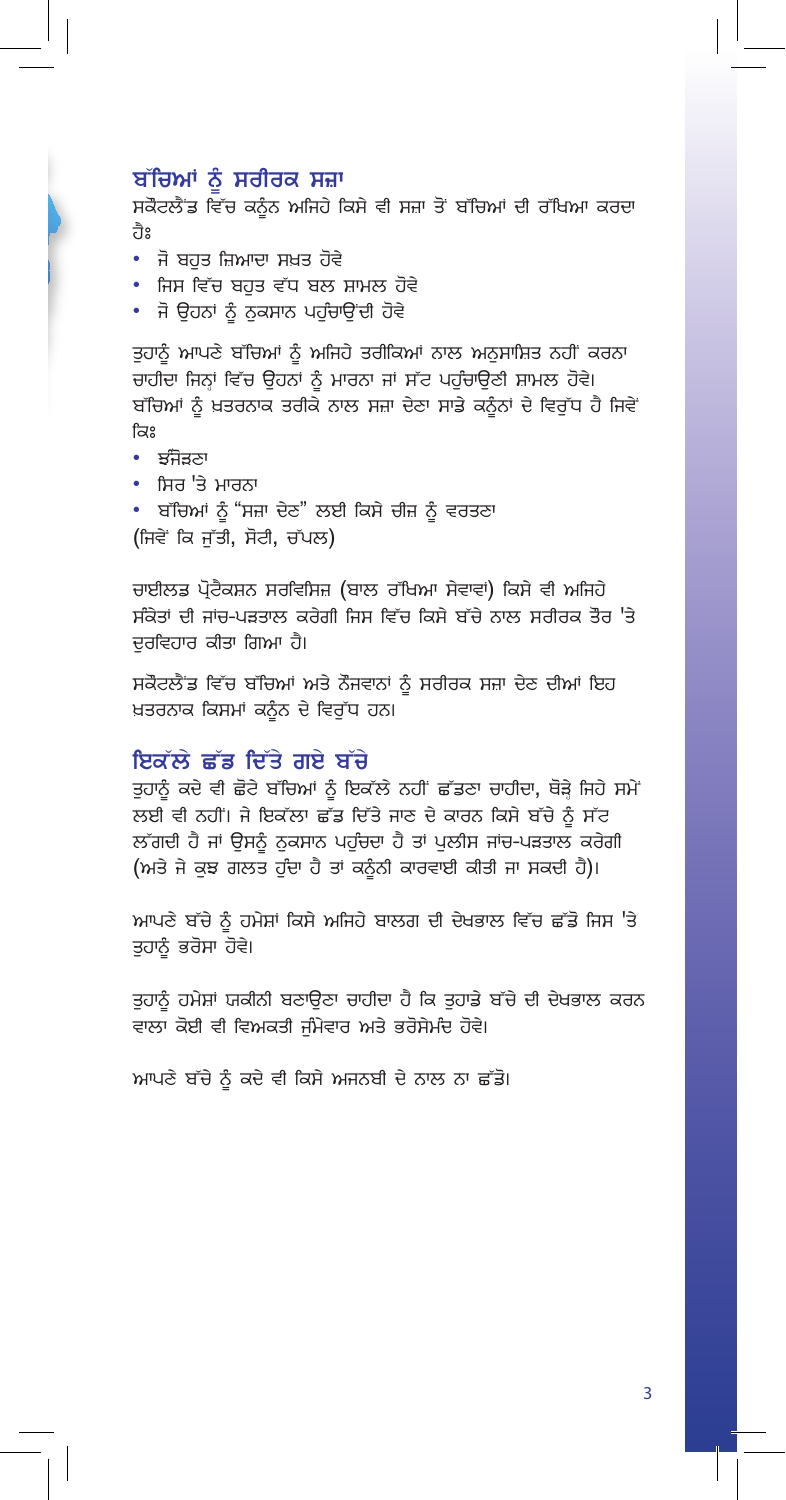#### ਬੱਚੇ ਅਤੇ ਕੰਮ

ਸਕੋਟਲੈਂਡ ਵਿੱਚ 13 ਸਾਲ ਤੋਂ ਘੱਟ ਉਮਰ ਦੇ ਬੱਚਿਆਂ ਨੂੰ ਕੰਮ ਕਰਨ ਦੀ ਆਗਿਆ ਨਹੀਂ ਹੈ। 16 ਸਾਲ ਘੱਟ ਉਮਰ ਦੇ ਕਿਸੇ ਵੀ ਬੱਚੇ ਨੂੰ ਸਵੇਰ 7 ਵਜੇ ਤੋਂ ਪਹਿਲਾਂ ਅਤੇ ਸ਼ਾਮ 7 ਵਜੇ ਦੇ ਬਾਅਦ ਨੌਕਰੀ 'ਤੇ ਨਹੀਂ ਰੱਖਿਆ ਜਾ ਸਕਦਾ ਹੈ। 16 ਸਾਲ ਤੋਂ ਘੱਟ ਉਮਰ ਦੇ ਬੱਚਿਆਂ ਨੂੰ ਕਿਸੇ ਵੀ ਦਿਨ ਵਿੱਚ 2 ਘੰਟੇ ਤੋਂ ਵੱਧ ਕੰਮ ਕਰਨ ਦੀ ਆਗਿਆ ਨਹੀਂ ਦਿੱਤੀ ਜਾਂਦੀ



ਹੈ, ਸਿਵਾਏ ਸ਼ਨੀਵਾਰ ਦੇ, ਜਦੋਂ ਉਹਨਾਂ ਨੂੰ 5 ਘੰਟੇ ਤਕ (ਜੇ ਉਮਰ 15 ਸਾਲ ਤੋਂ ਘੱਟ ਹੈ) ਜਾਂ 8 ਘੰਟੇ ਤਕ (ਜੇ ਉਮਰ 15 ਸਾਲ ਜਾਂ ਇਸ ਤੋਂ ਵੱਧ ਹੈ) ਕੰਮ ਕਰਨ ਦੀ ਆਗਿਆ ਹੁੰਦੀ ਹੈ।

ਬੱਚੇ ਸਕੂਲ ਦੇ ਸਮੇਂ ਵਿੱਚ ਕੰਮ ਨਹੀਂ ਕਰ ਸਕਦੇ ਹਨ ਅਤੇ ਸਕੂਲ ਸ਼ੁਰੂ ਹੋਣ ਤੋਂ ਪਹਿਲਾਂ ਸਿਰਫ਼ 1 ਘੰਟਾ ਕੰਮ ਕਰ ਸਕਦੇ ਹਨ। ਬੱਚਿਆਂ ਨੂੰ ਕਿਸੇ ਵੀ ਉਦਯੋਗਕ ਸਥਾਨਾਂ (ਕਾਰਖਾਨਿਆਂ ਅਤੇ ਇਮਾਰਤ ਨਿਰਮਾਣ ਦੀਆਂ ਸਾਈਟਾਂ ਸਹਿਤ) ਵਿੱਚ ਕੰਮ ਕਰਨ ਜਾਂ ਕਿਸੇ ਵੀ ਅਜਿਹੇ ਕੰਮ ਵਿੱਚ ਲੱਗਣ ਦੀ ਮਨਾਹੀ ਹੈ ਜਿਸ ਨਾਲ ਉਹਨਾਂ ਦੇ ਸਿਹਤ ਕਲਿਆਣ ਜਾਂ ਸਿੱਖਿਆ ਨੂੰ ਸੰਭਾਵਿਤ ਰੂਪ ਨਾਲ ਨੁਕਸਾਨ ਪਹੁੰਚ ਸਕਦਾ ਹੋਵੇ।

#### ਬੱਚੇ ਅਤੇ ਭੀਖ ਮੰਗਣਾ

ਸਕੋਟਲੈਂਡ ਵਿੱਚ ਬੱਚਿਆਂ ਦੀ ਦੇਖਭਾਲ ਕਰਨ ਵਾਲੇ ਮਾਤਾ-ਪਿਤਾ ਅਤੇ ਲੋਕਾਂ ਲਈ ਬੱਚਿਆਂ ਨੂੰ ਭੀਖ ਮੰਗਣ ਦੇਣਾ ਗੈਰ-ਕਨੂੰਨੀ ਹੈ। 16 ਸਾਲ ਤੋਂ ਘੱਟ ਉਮਰ ਦੇ ਬੱਚਿਆਂ ਤੋਂ ਭੀਖ ਮੰਗਵਾਉਣਾ ਜਾਂ ਭੀਖ ਮੰਗਣ ਦੀ ਆਗਿਆ ਦੇਣਾ ਅਪਰਾਧ ਹੈ। ਮਤਲਬ ਇਹ ਹੈ ਕਿ ਮਾਤਾ-ਪਿਤਾ ਆਪਣੇ ਬੱਚਿਆਂ ਲਈ ਜੰਮੇਵਾਰ ਹਨ ਅਤੇ ਜੇ ਉਹ ਆਪਣੇ ਬੱਚਿਆਂ ਨੂੰ ਭੀਖ ਮੰਗਣ ਦਿੰਦੇ ਹਨ ਤਾਂ ਉਹਨਾਂ ਦੇ ਵਿਰੱਧ ਕਨੂੰਨੀ ਕਾਰਵਾਈ ਕੀਤੀ ਜਾ ਸਕਦੀ ਹੈ। ਸੰਭਾਵਨਾ ਹੈ ਕਿ ਜੇ ਆਮ ਜਨਤਾ ਬੱਚਿਆਂ ਨੂੰ ਭੀਖ ਮੰਗਦੇ ਹੋਏ ਦੇਖੇਗੀ ਤਾਂ ਉਹ ਪਲੀਸ ਨੂੰ ਦੱਸ ਦੇਣਗੇ।

#### ਫ਼ੀਮੇਲ ਜੇਨਿਟਲ ਮਿਊਟਲੇਸ਼ਨ (FGM)

ਹੇਠਾਂ ਲਿਖਿਆ ਸਕੋਟਲੈਂਡ ਵਿੱਚ ਇੱਕ ਅਪਰਾਧ ਹੈਃ

- ਇਹ ਆਪਰੇਸ਼ਨ ਕਰਨਾ
- ਇਹ ਆਪਰੇਸ਼ਨ ਕਿਸੇ ਦੂਸਰੇ ਦੇਸ਼ ਵਿੱਚ ਕਰਨਾ
- ਇਹ ਆਪਰੇਸ਼ਨ ਕਿਸੇ ਦੂਸਰੇ ਦੇਸ਼ ਵਿੱਚ ਕਰਨ ਦਾ ਪ੍ਰਬੰਧ ਕਰਨਾ ਚਾਹੇ ਉੱਥੇ ਇਹ ਕਨੰਨੀ ਤੌਰ 'ਤੇ ਜਾਇਜ਼ ਹੋਵੇ।

ਫ਼ੀਮੇਲ ਜੇਨਿਟਲ ਮਿਊਟਲੇਸ਼ਨ (ਔਰਤ ਦੇ ਜਣਨਅੰਗਾਂ ਨੂੰ ਕੱਟਣਾ) ਬਹੁਤ ਹੀ ਜ਼ਿਆਦਾ ਨਕਸਾਨਦੇਹ ਹੈ। ਇਸ ਕਾਰਨ ਲੰਬੇ ਸਮੇਂ ਤਕ ਮਾਨਸਿਕ ਅਤੇ ਸਰੀਰਕ ਦਰਦ ਹੋ ਸਕਦਾ ਹੈ। ਇਹ ਮਨੱਖੀ ਹੱਕਾਂ ਦੇ ਸਭ ਤੋਂ ਬਨਿਆਦੀ ਹੱਕ ਦਾ ਉਲੰਘਣ ਕਰਦਾ ਹੈ ਅਤੇ ਸਕੋਟਲੈਂਡ ਵਿੱਚ ਗੈਰਕਨੂੰਨੀ ਹੈ।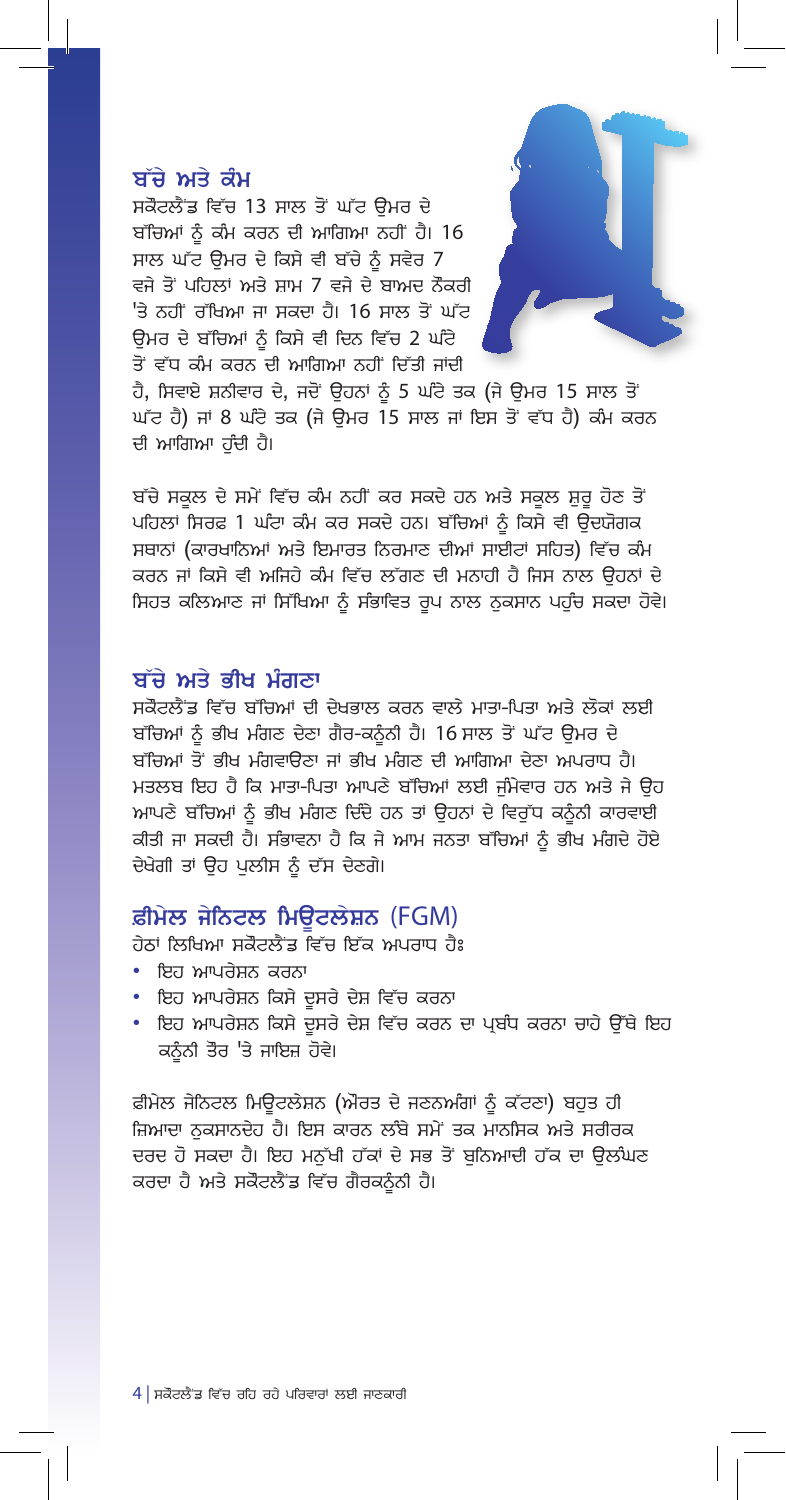#### ਜ਼ਬਰਦਸਤੀ ਵਿਆਹ

ਜ਼ਬਰਦਸਤੀ ਵਿਆਹ ਸਕੋਟਲੈਂਡ ਵਿੱਚ ਗੈਰਕਨੰਨੀ ਹੈ ਅਤੇ ਇਸਨੂੰ ਮਨੱਖੀ ਹੱਕਾਂ ਦਾ ਦਰੳਪਯੋਗ ਮੰਨਿਆ ਜਾਂਦਾ ਹੈ। ਜੇ ਕਿਸੇ ਅਜਿਹੇ ਅਪਰਾਧ ਦੀ ਰਿਪੋਰਟ ਕੀਤੀ ਜਾਂਦੀ ਹੈ ਜਿੱਥੇ ਕਿਸੇ ਬੱਚੇ ਜਾਂ ਨੌਜਵਾਨ ਨੂੰ ਉਸਦੀ ਇੱਛਾ ਦੇ ਵਿਰੁੱਧ ਵਿਆਹ ਕਰਨ ਲਈ ਮਜਬੂਰ ਕੀਤਾ ਗਿਆ ਹੈ ਤਾਂ ਪਲੀਸ ਜਾਂਚ-ਪੜਤਾਲ ਕਰੇਗੀ।

ਜਿਨ੍ਹਾਂ ਬੱਚਿਆਂ ਦਾ ਜ਼ਬਰਦਸਤੀ ਵਿਆਹ ਕੀਤਾ ਜਾਂਦਾ ਹੈ ਜਾਂ ਨਤੀਜੇ-ਵੱਜੋਂ ਜਿਨਾਂ ਨਾਲ ਭਾਵਨਾਤਮਕ, ਸਰੀਰਕ ਜਾਂ ਜਿਨਸੀ ਦਰਵਿਹਾਰ ਕੀਤਾ ਜਾਂਦਾ ਹੈ, ਉਹਨਾਂ ਦੀ ਕਨੰਨ ਦੁਆਰਾ ਰੱਖਿਆ ਕੀਤੀ ਜਾਂਦੀ ਹੈ ਅਤੇ ਚਾਈਲਡ ਪੋਟੈਕਸ਼ਨ ਸਰਵਿਸਿਜ਼ ਦੁਆਰਾ ਉਹਨਾਂ ਨਾਲ ਕੀਤੇ ਗਏ ਦਰਵਿਹਾਰ ਦੀ ਜਾਂਚ-ਪੜਤਾਲ ਕੀਤੀ ਜਾਏਗੀ।

#### ਜਿਨਸੀ ਗਤੀਵਿਧੀ ਅਤੇ ਨੌਜਵਾਨ

ਸਕੋਟਲੈਂਡ ਵਿੱਚ 16 ਸਾਲ ਤੋਂ ਘੱਟ ਉਮਰ ਦੇ ਬੱਚਿਆਂ ਨਾਲ ਬਾਲਗਾਂ ਦੁਆਰਾ ਜਿਨਸੀ ਸੰਬੰਧ ਬਣਾਇਆ ਜਾਣਾ ਅਪਰਾਧ ਹੈ।

ਨੌਜਵਾਨਾਂ ਨੰ ਸੰਭੋਗ ਅਤੇ ਜਿਨਸੀ ਸੰਬੰਧਾਂ ਵਿੱਚ ਸਭਾਵਕ ਦਿਲਚਸਪੀ ਹੰਦੀ ਹੈ। ਉਹਨਾਂ ਨੂੰ ਸਿਹਤ, ਸਿੱਖਿਆ, ਸਹਾਇਤਾ ਅਤੇ ਰੱਖਿਆ ਪ੍ਰਾਪਤ ਕਰਨ ਦਾ ਹੱਕ ਹੈ। ਇਸਨੂੰ ਸਕੋਟਲੈਂਡ ਵਿੱਚ ਸਿੱਖਿਆ ਅਤੇ ਸਿਹਤ ਸੇਵਾਵਾਂ (Education and Health Services in Scotland) ਦੁਆਰਾ ਪਛਾਣਿਆ ਜਾਂਦਾ ਹੈ।

ਪਰ, ਬਾਲਗਾਂ ਦੀ ਇਹ ਪਛਾਨਣ ਦੀ ਜੰਮੇਵਾਰੀ ਹੈ ਕਿ ਨੌਜਵਾਨਾਂ ਦੇ ਨਾਲ ਕੋਈ ਸੰਬੰਧ ਕਦੋਂ ਅਪਮਾਨਜਨਕ ਜਾਂ ਸ਼ੋਸ਼ਣ ਭਰਿਆ ਹੋ ਸਕਦਾ ਹੈ। ਜੇ ਬਾਲਗਾਂ ਨੰ ਲੱਗੇ ਕਿ ਇਹ ਹੋ ਰਿਹਾ ਹੈ ਤਾਂ ਉਹਨਾਂ ਨੂੰ ਪ੍ਰਤਿਕ੍ਰਿਆ ਕਰਨੀ ਚਾਹੀਦੀ ਹੈ ਸਹਾਇਤਾ ਪੇਸ਼ ਕਰਨੀ ਚਾਹੀਦੀ ਹੈ। ਅਜਿਹੇ ਮਾਮਲਿਆਂ ਵਿੱਚ ਬਾਲਗਾਂ ਨੂੰ ਹਮੇਸ਼ਾਂ ਮਾਮਲੇ ਦੀ ਰਿਪੋਰਟ ਅਧਿਕਾਰੀਆਂ ਨੂੰ ਕਰਨ ਬਾਰੇ ਸੋਚਣਾ ਚਾਹੀਦਾ ਹੈ ਤਾਂ ਜੋ ਸੰਬੰਧਤ ਨੌਜਵਾਨ ਦੀ ਢਕਵੇਂ ਢੰਗ ਨਾਲ ਰੱਖਿਆ ਕੀਤੀ ਜਾ ਸਕੇ।

ਇਹ ਜਾਣਨਾ ਮਹੱਤਵਪੂਰਨ ਹੈ ਕਿ ਹੋ ਸਕਦਾ ਹੈ ਬਾਲਗ ਬੱਚਿਆਂ ਅਤੇ ਨੌਜਵਾਨਾਂ ਨੰ ਨਕਸਾਨ ਪਹੰਚਾੳਣ ਦੇ ੳਦੇਸ਼ ਨਾਲ "ਤਿਆਰ ਕਰਨ"। "ਤਿਆਰ ਕਰਨ" ਦਾ ਮਤਲਬ ਹੈ ਕਿ ਬਾਲਗ ਕਿਸੇ ਬੱਚੇ ਜਾਂ ਨੌਜਵਾਨ ਨਾਲ ਸੰਪਰਕ ਕਰਨ ਅਤੇ ਦੋਸਤੀ ਕਰਨ ਤਾਂ ਜੋ ਉਹ ਉਹਨਾਂ ਨਾਲ ਜਿਨਸੀ ਤੌਰ 'ਤੇ ਦੁਰਵਿਹਾਰ ਕਰ ਸਕਣ। ਜੇ ਤੁਸੀਂ ਸਮਝਦੇ ਹੋ ਕਿ ਤੁਹਾਡੇ ਬੱਚੇ ਜਾਂ ਕਿਸੇ ਦੂਸਰੇ ਬੱਚੇ ਦੇ ਨਾਲ ਇਸ ਤਰੀਕੇ ਨਾਲ ਸੰਪਰਕ ਕੀਤਾ ਜਾ ਰਿਹਾ ਹੈ ਤਾਂ ਸਲਾਹ ਅਤੇ ਸਹਾਇਤਾ ਪਾਪਤ ਕਰੋ ਅਤੇ ਹਮੇਸ਼ਾਂ ਇਸਦੀ ਰਿਪੋਰਟ ਪਲੀਸ ਨੂੰ ਕਰੋ।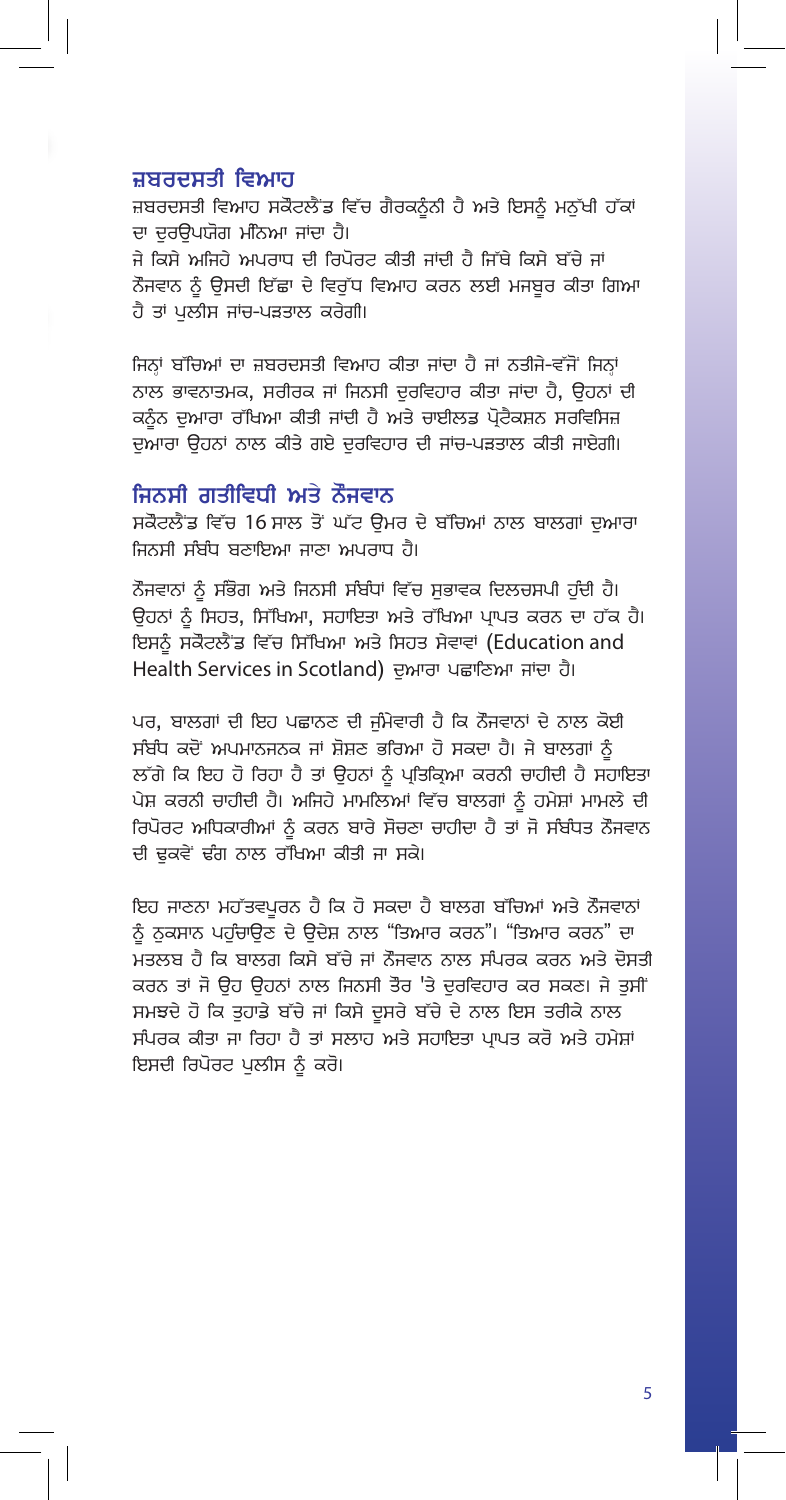#### ਤਹਾਡੀ ਜੰਮੇਵਾਰੀ

ਜੇ ਤਸੀਂ ਮਾਤਾ/ਪਿਤਾ ਜਾਂ ਦੇਖਭਾਲ ਦੇਣ ਵਾਲੇ ਹੋ, ਤਾਂ ਤਸੀਂ ਆਪਣੇ ਬੱਚੇ ਦੀ ਸਰੱਖਿਆ ਲਈ ਜੰਮੇਵਾਰ ਹੋ।

ਆਮ ਤੌਰ 'ਤੇ ਮਾਤਾ-ਪਿਤਾ ਸਰਕਾਰੀ ਏਜੰਸੀਆਂ ਦੇ ਸ਼ਾਮਲ ਹੋਣ ਦੀ ਲੋੜ ਦੇ ਬਿਨਾਂ ਆਪਣੀਆਂ ਜੰਮੇਵਾਰੀਆਂ ਨੂੰ ਪਰਾ ਕਰਦੇ ਹਨ। ਸਕੋਟਲੈਂਡ ਵਿੱਚ ਇਹ ਮਹੱਤਵਪੂਰਨ ਹੈ ਕਿ ਪਰਿਵਾਰਕ ਜੀਵਨ ਨੂੰ ਚਲਾੳਣਾ ਆਮ ਤੌਰ 'ਤੇ ਮਾਤਾ-ਪਿਤਾ ਅਤੇ ਪਰਿਵਾਰ ਦੇ ਮੈਂਬਰਾਂ 'ਤੇ ਛੱਡ ਦਿੱਤਾ ਜਾਵੇ। ਹਾਲਾਂਕਿ, ਓਨਾ ਹੀ ਮਹੱਤਵਪੂਰਨ ਇਹ ਵੀ ਹੈ ਕਿ ਬੱਚਿਆਂ ਅਤੇ ਨੌਜਵਾਨਾਂ ਦੀ ਰੱਖਿਆ ਕਰਨਾ ਅਤੇ ਉਹਨਾਂ ਨੂੰ ਠੀਕ ਰੱਖਣਾ ਹਰ ਇੱਕ ਵਿਅਕਤੀ ਲਈ ਤਰਜੀਹ ਹੋਵੇ।



ਜੇ ਇਹਨਾਂ ਵਿੱਚੋਂ ਕਿਸੇ ਵੀ ਮੁੱਦੇ ਬਾਰੇ ਤੁਹਾਨੂੰ ਕੋਈ ਸਹਾਇਤਾ ਦੀ ਲੋੜ ਹੋਵੇ, ਤਾਂ ਬਹੁਤ ਸਾਰੀਆਂ ਏਜੰਸੀਆਂ ਹਨ ਜੋ ਮਦਦ ਕਰ ਸਕਦੀਆਂ ਹਨ।

# ੳਪਯੋਗੀ ਟੈਲੀਫ਼ੋਨ ਨੰਬਰ

ਸੰਕਟ (ਪੁਲੀਸ, ਫ਼ਾਇਰ ਬ੍ਰਿਗੇਡ, ਐਂਬੂਲੈਂਸ, ਕੋਸਟਗਾਰਡ) 999

ਬਾਲ ਰੱਖਿਆ ਰਾਸ਼ਟਰੀ ਹੈਲਪਲਾਈਨ - 0800 022 3222

ਘਰੇਲੂ ਦੁਰਵਿਹਾਰ ਰਾਸ਼ਟਰੀ ਹੈਲਪਲਾਈਨ - 0800 027 1234

ਪੀੜਿਤ ਵਿਅਕਤੀ ਲਈ ਸਮਰਥਨ ਰਾਸ਼ਟਰੀ ਹੈਲਪਲਾਈਨ - 0845 603 2000

ਸਿਹਤ ਸੇਵਾਵਾਂ NHS 24 (24 ਪਟੋ ਖਲਾ) - 08454 242424

ਕਮੀਸ਼ਨ ਫ਼ਾਰ ਰੇਸ਼ਿਅਲ ਇਕਵੈਲਿਟੀ (ਨਸਲੀ ਬਰਾਬਰੀ ਲਈ ਕਮੀਸ਼ਨ) ਰਾਸ਼ਟਰੀ ਹੈਲਪਲਾਈਨ - 0131 524 2000

ਪੇਰੇ'ਟ ਲਾਈਨ (ਮਾਤਾ-ਪਿਤਾ ਲਈ ਲਈਨ) ਰਾਸ਼ਟਰੀ ਹੈਲਪਲਾਈਨ - 0808 800 2222

ਚਾਈਲਡਲਾਈਨ ਰਾਸ਼ਟਰੀ ਹੈਲਪਲਾਈਨ - 0800 1111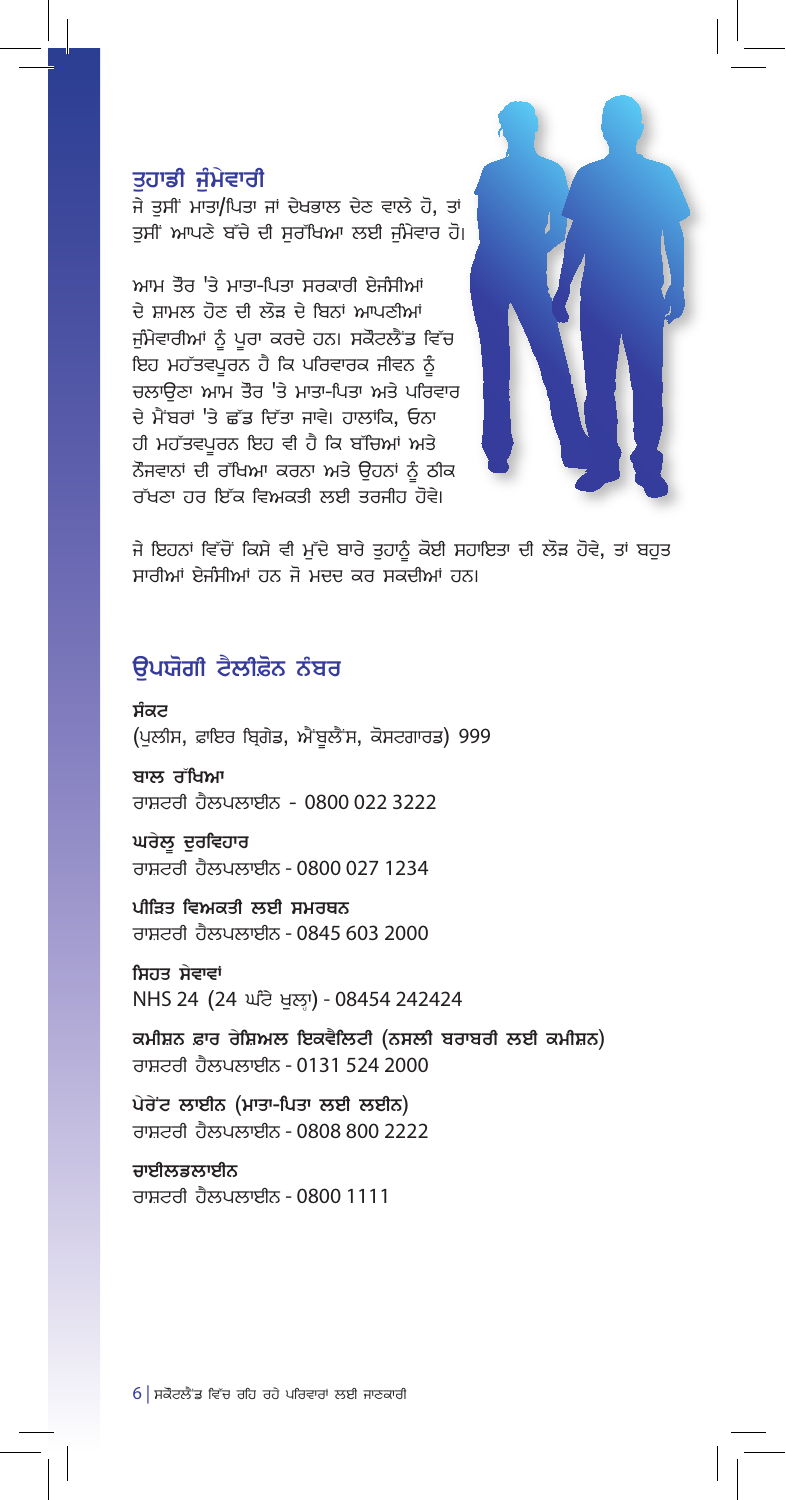## ੳਪਯੋਗੀ ਪਕਾਸ਼ਨ

ਬੱਚੇ, ਸਰੀਰਕ ਸਜ਼ਾ ਅਤੇ ਕਨੰਨ (Children, Physical Punishment and the Law)ਃ ਸਕੋਟਲੈਂਡ ਵਿੱਚ ਮਾਤਾ-ਪਿਤਾ ਲਈ ਗਾਈਡ 2003 ਸਕੋਟਿਸ਼ ਐਗਜ਼ੀਕਿਉਟਿਵ ISBN 0 7559 0898 8

ਬੱਚਿਆਂ ਅਤੇ ਨੌਜਵਾਨਾਂ ਦੀ ਰੱਖਿਆ ਕਰਨੀਃ ਜੇ ਤਸੀਂ ਕਿਸੇ ਬੱਚੇ ਜਾਂ ਨੌਜਵਾਨ ਬਾਰੇ ਫ਼ਿਕਰਮੰਦ ਹੋ ਤਾਂ ਮਦਦ ਕਰਨ ਲਈ ਤਸੀਂ ਕੀ ਕਰ ਸਕਦੇ ਹੋ 2004 ਸਕੋਟਿਸ਼ ਐਗਜ਼ੀਕਿੳਟਿਵ

ਜੇ ਤਸੀਂ ਕਿਸੇ ਬੱਚੇ ਜਾਂ ਨੌਜਵਾਨ ਦੀ ਸਰੱਖਿਆ ਜਾਂ ਕਲਿਆਣ ਬਾਰੇ ਫ਼ਿਕਰਮੰਦ ਤਾਂ ਕਿਰਪਾ ਕਰਕੇ ਹੇਠਾਂ ਲਿਖੇ ਨਾਲ ਸੰਪਰਕ ਕਰੋਃ

### ਸੋਸ਼ਲ ਸਰਵਿਸਿਜ਼

ਇਰਵਿਨ 01294 324800 ਕਿਲਬਿਰਨਾਈ 01505 684551 ਸਾਲਟਕੋਟਸ 01294 605261 ਅੱਰਾਨ 01770 600742 ਕੰਮਕਾਜੀ ਸਮੇਂ ਦੇ ਬਾਅਦ ਸੋਸ਼ਲ ਸਰਵਿਸਿਜ਼ (ਸ਼ਾਮ, ਵੀਕਏਂਡ, ਰਾਸ਼ਟਰੀ ਛੱਟੀਆਂ) 0800 811 505 ਪਲੀਸ - ਆਇਰਸ਼ਾਇਰ ਪਬਲਿਕ ਪੋਟੈਕਸ਼ਨ ਯਨਿਟ 01563 505092 ਜਾਂ 01294 404400 (ਕੰਮਕਾਜੀ ਸਮੇਂ ਦੇ ਬਾਅਦ) ਸਕੋਟਿਸ਼ ਚਿਲਡਨਜ਼ ਰਿਪੋਰਟਰ ਐਡਮਿਨਿਸਟੇਸ਼ਨ 01294 278151 ਜੇ ਤਸੀਂ ਨੋਰਥ ਆਇਰਸ਼ਾਇਰ ਵਿੱਚ ਸਕਲਾਂ ਬਾਰੇ ਕੁਝ ਪੱਛਣਾ ਚਾਹੁੰਦੇ ਹੋ, ਤਾਂ ਕਿਰਪਾ ਕਰਕੇ, 01294 324400 'ਤੇ ਫ਼ੋਨ ਕਰੋ ਜੇ ਤੁਹਾਡੇ ਬੇਘਰੀ ਬਾਰੇ ਕੋਈ ਪ੍ਰਸ਼ਨ ਹਨ, ਤਾਂ ਕਿਰਪਾ ਕਰਕੇ ਇਹਨਾਂ ਨੰਬਰਾਂ 'ਤੇ ਸੰਪਰਕ ਕਰੋਂ 01294 314700 ਜਾਂ 0800 0196500 (ਸ਼ਾਮ, ਵੀਕਏਂਡ, ਰਾਸ਼ਟਰੀ ਛੱਟੀਆਂ) ਬਾਲ ਦੇਖਭਾਲ ਅਤੇ ਮਨੋਰੰਜਨ ਸੇਵਾ 0845 351 3000 www.childprotectionnorthayrshire.gov.uk

ਹੋ ਸਕਦਾ ਹੈ ਉੱਪਰ ਦਿੱਤੇ ਟੈਲੀਫ਼ੋਨ ਨੰਬਰਾਂ ਦਾ ਜਵਾਬ ਦੇਣ ਵਾਲਾ ਸਟਾਫ਼ ਸਿਰਫ਼ ਅੰਗੇਜ਼ੀ ਬੋਲਦਾ ਹੋਵੇ।